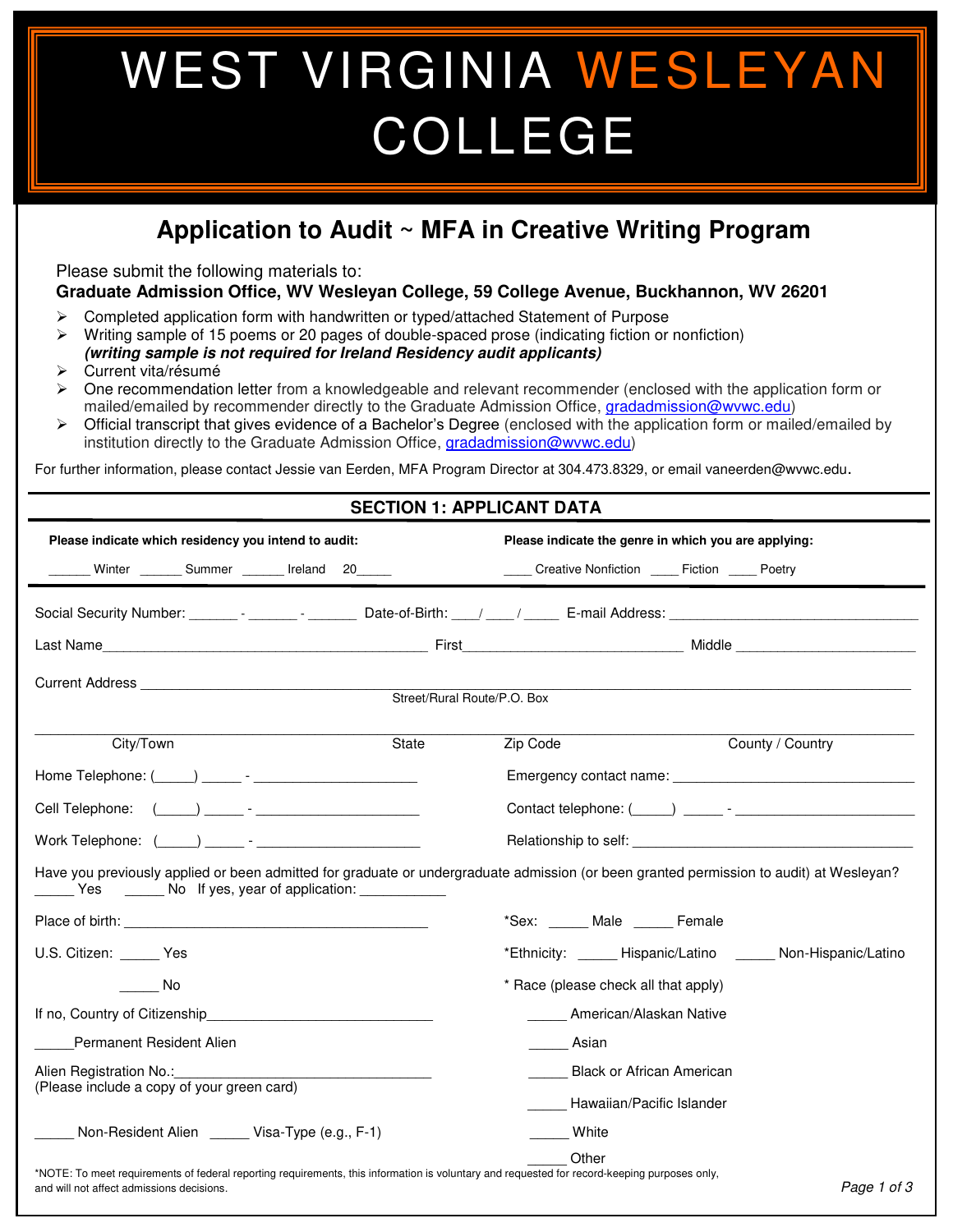| List ALL colleges and universities attended, using an extra sheet if necessary. Begin with the most recent institution attended. A copy of one<br>transcript giving evidence of a Bachelor's Degree is required with the application; transcripts documenting any additional coursework are not<br>required for audit applicants. |                                                                             |                                     |                   |             |             |  |  |
|-----------------------------------------------------------------------------------------------------------------------------------------------------------------------------------------------------------------------------------------------------------------------------------------------------------------------------------|-----------------------------------------------------------------------------|-------------------------------------|-------------------|-------------|-------------|--|--|
| Name of College/University                                                                                                                                                                                                                                                                                                        | Location                                                                    | Dates<br>Attended                   | Degree<br>Awarded | Major/Minor | <b>GPA</b>  |  |  |
|                                                                                                                                                                                                                                                                                                                                   |                                                                             |                                     |                   |             |             |  |  |
|                                                                                                                                                                                                                                                                                                                                   |                                                                             |                                     |                   |             |             |  |  |
|                                                                                                                                                                                                                                                                                                                                   |                                                                             |                                     |                   |             |             |  |  |
|                                                                                                                                                                                                                                                                                                                                   | <b>SECTION 3: STATEMENT OF PURPOSE IN SEEKING TO AUDIT AN MFA RESIDENCY</b> | (PLEASE PRINT OR TYPE)              |                   |             |             |  |  |
| Please describe your goals in a Statement of Purpose of 750 - 1,000 words. Use the space below or attach a typed statement to this                                                                                                                                                                                                |                                                                             |                                     |                   |             |             |  |  |
| application.                                                                                                                                                                                                                                                                                                                      |                                                                             |                                     |                   |             |             |  |  |
|                                                                                                                                                                                                                                                                                                                                   |                                                                             |                                     |                   |             |             |  |  |
|                                                                                                                                                                                                                                                                                                                                   |                                                                             |                                     |                   |             |             |  |  |
|                                                                                                                                                                                                                                                                                                                                   |                                                                             |                                     |                   |             |             |  |  |
|                                                                                                                                                                                                                                                                                                                                   |                                                                             |                                     |                   |             |             |  |  |
|                                                                                                                                                                                                                                                                                                                                   |                                                                             |                                     |                   |             |             |  |  |
|                                                                                                                                                                                                                                                                                                                                   |                                                                             |                                     |                   |             |             |  |  |
|                                                                                                                                                                                                                                                                                                                                   |                                                                             |                                     |                   |             |             |  |  |
|                                                                                                                                                                                                                                                                                                                                   |                                                                             |                                     |                   |             |             |  |  |
|                                                                                                                                                                                                                                                                                                                                   |                                                                             |                                     |                   |             |             |  |  |
|                                                                                                                                                                                                                                                                                                                                   |                                                                             |                                     |                   |             |             |  |  |
|                                                                                                                                                                                                                                                                                                                                   |                                                                             |                                     |                   |             |             |  |  |
|                                                                                                                                                                                                                                                                                                                                   |                                                                             |                                     |                   |             |             |  |  |
|                                                                                                                                                                                                                                                                                                                                   |                                                                             |                                     |                   |             |             |  |  |
|                                                                                                                                                                                                                                                                                                                                   |                                                                             |                                     |                   |             |             |  |  |
|                                                                                                                                                                                                                                                                                                                                   |                                                                             |                                     |                   |             |             |  |  |
|                                                                                                                                                                                                                                                                                                                                   |                                                                             |                                     |                   |             |             |  |  |
|                                                                                                                                                                                                                                                                                                                                   |                                                                             |                                     |                   |             |             |  |  |
|                                                                                                                                                                                                                                                                                                                                   |                                                                             |                                     |                   |             |             |  |  |
|                                                                                                                                                                                                                                                                                                                                   |                                                                             |                                     |                   |             |             |  |  |
|                                                                                                                                                                                                                                                                                                                                   |                                                                             |                                     |                   |             |             |  |  |
|                                                                                                                                                                                                                                                                                                                                   |                                                                             |                                     |                   |             |             |  |  |
|                                                                                                                                                                                                                                                                                                                                   |                                                                             |                                     |                   |             |             |  |  |
|                                                                                                                                                                                                                                                                                                                                   |                                                                             |                                     |                   |             |             |  |  |
|                                                                                                                                                                                                                                                                                                                                   |                                                                             |                                     |                   |             |             |  |  |
|                                                                                                                                                                                                                                                                                                                                   |                                                                             |                                     |                   |             | Page 2 of 3 |  |  |
|                                                                                                                                                                                                                                                                                                                                   |                                                                             |                                     |                   |             |             |  |  |
|                                                                                                                                                                                                                                                                                                                                   |                                                                             |                                     |                   |             |             |  |  |
| How did you hear about our program? Please check all that apply.                                                                                                                                                                                                                                                                  |                                                                             | <b>SECTION 4: OTHER INFORMATION</b> |                   |             |             |  |  |